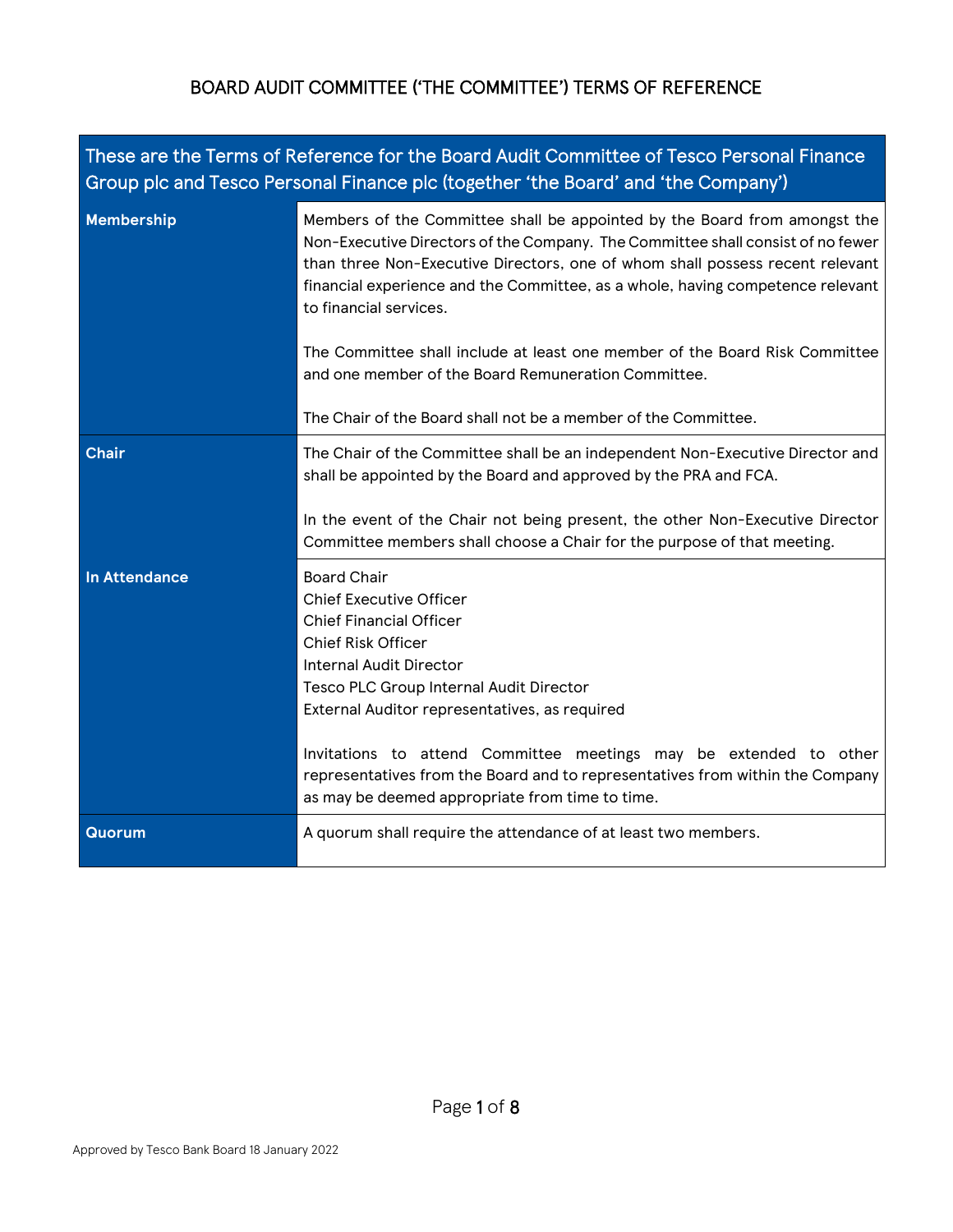| <b>Meetings</b>  | Meetings shall be held at least four times per year. Two of the meetings shall be<br>held prior to submission of the annual and interim financial statements to the<br>Board.                                                                                                                                                                                                      |
|------------------|------------------------------------------------------------------------------------------------------------------------------------------------------------------------------------------------------------------------------------------------------------------------------------------------------------------------------------------------------------------------------------|
|                  | Outside of the formal meeting programme, the Committee Chair will maintain a<br>dialogue with key individuals involved in the Company's governance, including the<br>Board Chair, the Chief Executive Officer, the Chief Financial Officer, the External<br>Audit Lead Partner and the Internal Audit Director.                                                                    |
|                  | Ad hoc meetings of the Committee shall be called by the Secretary at the request<br>of any of its members, any Director, the Chief Executive Officer, the Internal Audit<br>Director, the Tesco PLC Group Internal Audit Director, the External Auditors or<br>the Company Secretary.                                                                                              |
|                  | The External Auditors may request a special meeting if they consider one is<br>necessary. At least once a year the Committee shall meet privately and separately<br>with the external auditors, the Internal Audit Director and the Chief Financial<br>Officer.                                                                                                                    |
|                  | Unless otherwise agreed, notice of each meeting confirming the venue, time and<br>date together with an agenda of items to be discussed shall be sent to each<br>member of the Committee, and any other persons required to attend giving<br>sufficient time to consider the matter(s) before the date of the meeting and all<br>supporting papers shall be sent at the same time. |
| <b>Secretary</b> | Company Secretary or their nominee.                                                                                                                                                                                                                                                                                                                                                |
| <b>Authority</b> | The Committee is authorised by the Board to investigate any activity within the<br>section headed 'Detailed Duties' below, to have such direct access to the<br>resources of the Company as it may reasonably require, to oversee any<br>investigation of activities which are within its Terms of Reference and make<br>recommendations to the Board.                             |
|                  | The Committee must ensure that it is provided with sufficient resources to<br>undertake its duties.                                                                                                                                                                                                                                                                                |
|                  | The Committee is authorised to seek any information it requires from any<br>employee/director and all employees/directors are directed to co-operate with<br>any request made by the Committee.                                                                                                                                                                                    |
|                  | The Committee is authorised by the Board to obtain outside legal or other<br>independent professional advice at the Company's expense and to secure the                                                                                                                                                                                                                            |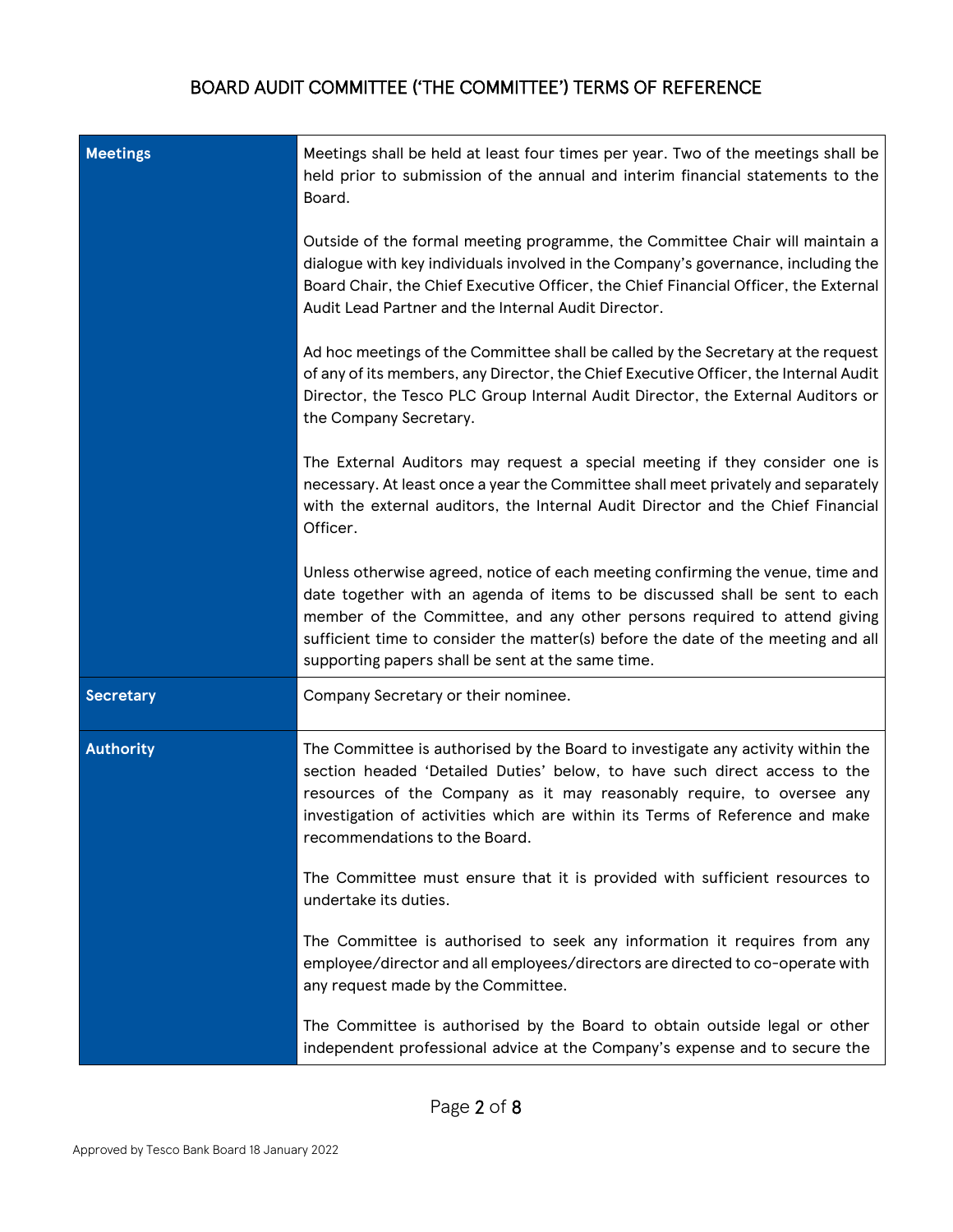|                              | attendance of outsiders with relevant experience and expertise as necessary.                                                                                                                                                                                                                                                                                                                                                                                                                                                                                                                                                                                                                                                                                                                                                                                                                                                                                                                                                                                                                               |
|------------------------------|------------------------------------------------------------------------------------------------------------------------------------------------------------------------------------------------------------------------------------------------------------------------------------------------------------------------------------------------------------------------------------------------------------------------------------------------------------------------------------------------------------------------------------------------------------------------------------------------------------------------------------------------------------------------------------------------------------------------------------------------------------------------------------------------------------------------------------------------------------------------------------------------------------------------------------------------------------------------------------------------------------------------------------------------------------------------------------------------------------|
| <b>Role of the Committee</b> | To monitor the integrity of the financial statements.<br>$\bullet$<br>To review the accounting policies and practices for compliance with relevant<br>$\bullet$<br>standards.<br>To examine the arrangements made by management regarding compliance<br>$\bullet$<br>with requirements and standards under the regulatory system.<br>To review the internal control systems including those relating to<br>$\bullet$<br>management's responsibility for the appropriateness and effectiveness of<br>systems and controls.<br>To review the internal audit programme and oversee the internal audit<br>$\bullet$<br>function.<br>To consider the appointment of the external auditors and their<br>$\bullet$<br>independence.<br>To provide an interface between management and the external auditors.<br>$\bullet$<br>To work closely with the Board Risk Committee so as to avoid as far as<br>$\bullet$<br>possible any overlap or gap in the overall risk and assurance activities of the<br>two committees.<br>To carry out such investigations or reviews as shall be referred to it by the<br>Board. |
|                              | <b>Detailed Duties</b><br>The detailed responsibilities of the Committee shall include the following:<br><b>Financial Reporting</b><br>To monitor the integrity, review and challenge where necessary, the actions and<br>judgements of management in relation to the half year and full year financial<br>statements and any other formal statements relating to the Company's financial<br>performance and report to the Board on the reporting issues and judgements<br>paying particular attention to:                                                                                                                                                                                                                                                                                                                                                                                                                                                                                                                                                                                                 |
|                              | Critical accounting policies and practices and any change in them.<br>Decisions requiring a major element of judgement.<br>The extent to which financial statements are affected by any unusual<br>transactions in the period and the methods used to account for them.<br>The clarity of disclosures generally including the material information<br>$\bullet$<br>included in the strategic report<br>Significant adjustments resulting from the audit and what estimates and<br>judgements had been made taking account of the external audit view.<br>The Going Concern assumption and Viability Statement<br>Compliance with accounting and auditing standards.                                                                                                                                                                                                                                                                                                                                                                                                                                        |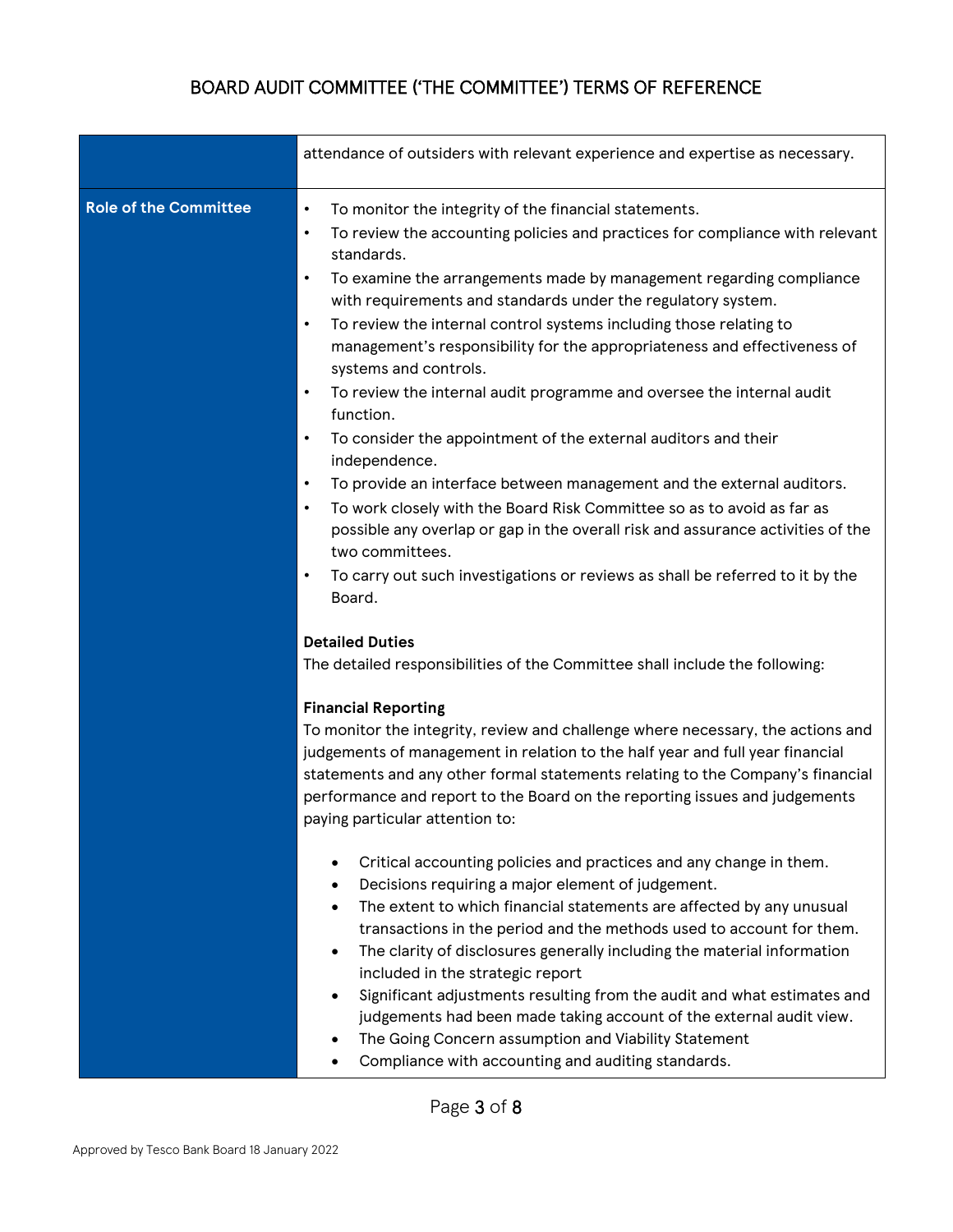- Compliance with regulatory and legal requirements.
- Company's statement on internal control systems.

To provide advice (where requested by the Board) on whether the annual report and accounts, taken as a whole, is fair, balanced and understandable, and provides the information necessary for shareholders to assess the company's position and performance, business model and strategy

To discuss problems and reservations arising from the half year and full year audits and any matters the auditors wish to discuss (in the absence of management where necessary).

To provide a forum for the discussion and resolution of areas of disagreement in relation to the financial statements e.g. between management and external auditor.

The Committee shall report its views on proposed financial reporting to the Board.

### **Regulatory Compliance**

To review, and challenge where necessary, processes and practices established by management to comply with regulatory requirements, particularly those of the Prudential Regulation Authority ('PRA') and Financial Conduct Authority ('FCA').

To monitor actions arising from work conducted by any Reporting Accountants requested or approved by the PRA.

### **Fraud, Bribery and Corruption**

To review the Company's procedures for detecting and combating fraud, bribery and corruption.

To review reports covering anti money laundering and compliance, in particular the Money Laundering Reporting Officer's annual report.

### **Internal Controls**

To review, and challenge where necessary, the company's practices, processes and systems of internal controls in relation to risk, financial management, compliance with laws and regulations and safeguarding of assets and the procedures for monitoring the effectiveness of such controls.

To monitor any significant deficiencies or material weaknesses in internal controls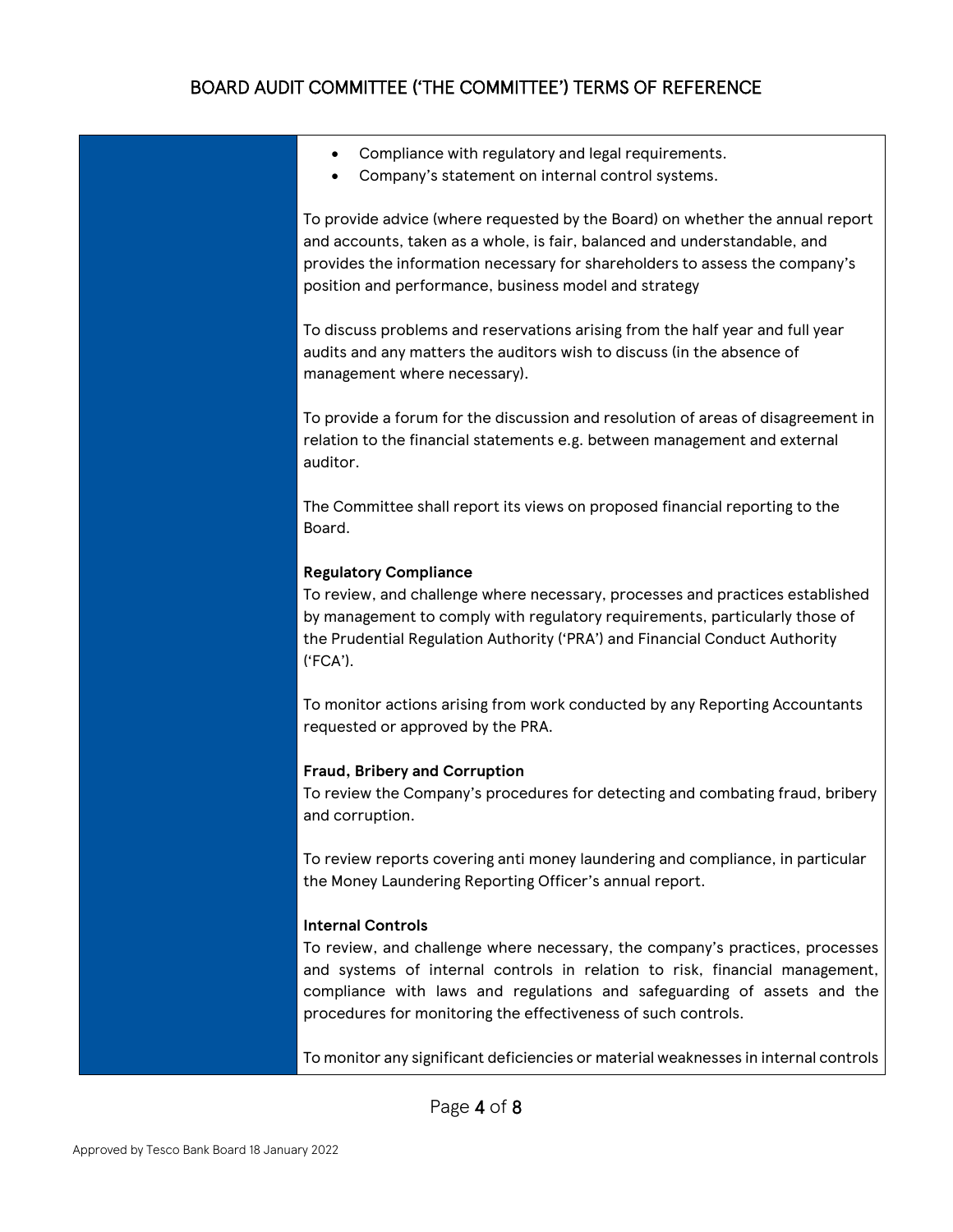and disclosure controls and procedures as reported by Internal Audit or the external auditors and the implementation by management of appropriate remedial action.

To review findings of external assurance reports provided by outsourced providers.

To review the expenses of senior management in compliance with policy on a periodic basis

To provide any relevant advice to the Board Risk Committee concerning the effectiveness of the control framework.

#### **Internal Audit**

To approve the appointment or dismissal of the Internal Audit Director.

To ensure that the Internal Audit Director has direct access to the Board Chair and to the Committee Chair and is accountable to the Committee and has the opportunity to meet the Committee without management in attendance.

To approve the Company and its subsidiaries ('the Group')'s Internal Audit annual plan with reference to the appropriateness of the scope and timing of proposed coverage in relation to risk.

To approve the Internal Audit Plan and Budget.

To review Internal Audit's standing with management and to review and approve the Internal Audit Charter.

To ensure that the Internal Audit function has the necessary resources and access to information to enable it to fulfil its mandate and is equipped to perform in accordance with appropriate professional standards for internal auditors.

To receive and review reports, findings and recommendations from Internal Audit, review and consider the adequacy of any follow up action and any relevant investigation work carried out by or on behalf of Internal Audit.

To review and monitor management's response to Internal Audit findings and recommendations.

To assess and confirm the independence and effectiveness of the Internal Audit function. Additionally, if the Internal Auditor Director has been in post for more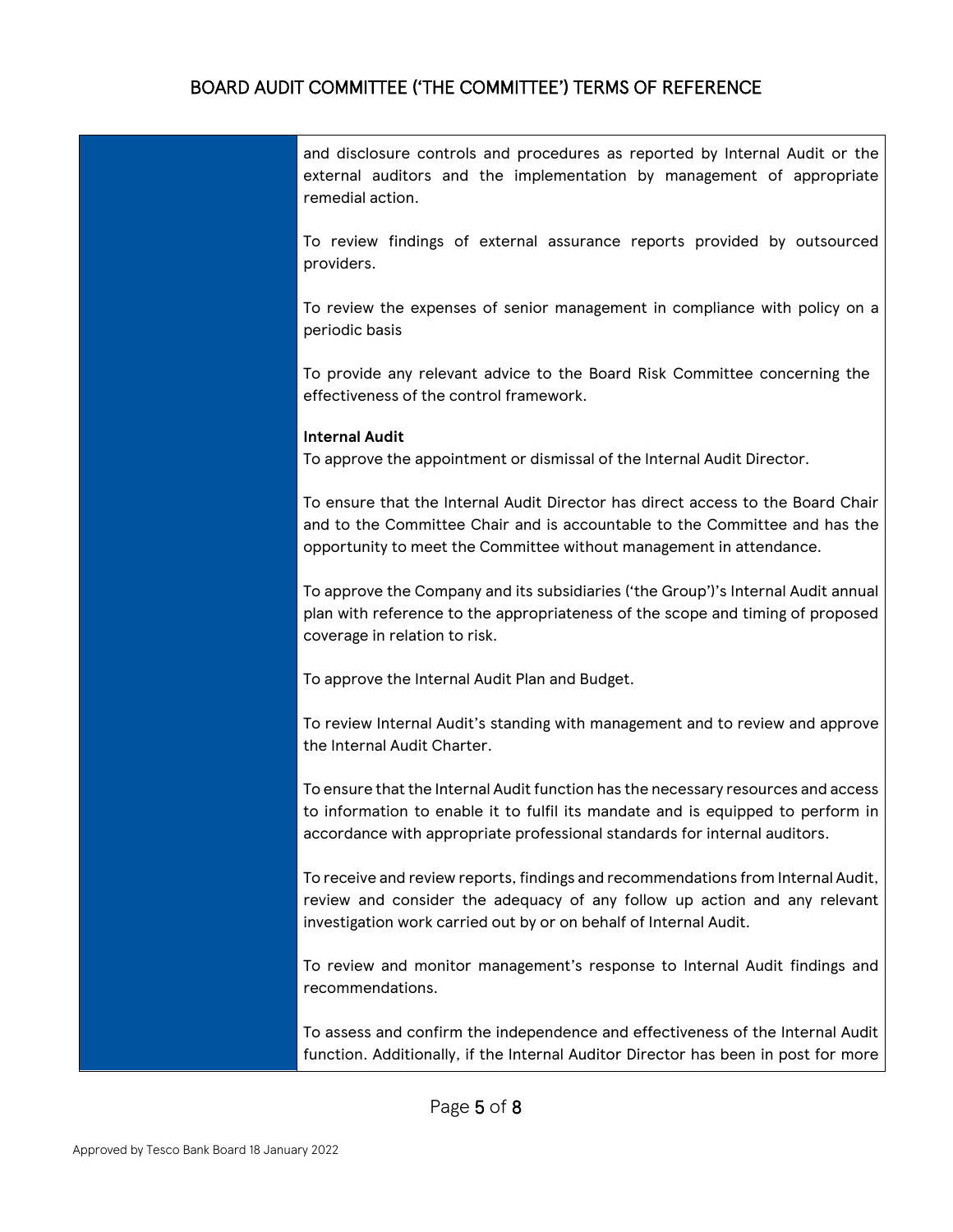than seven years the Committee Chair should discuss on an annual basis their assessment of the Internal Audit Director's objectivity and independence with the Audit Committee

#### **External Audit**

To support the process for selecting the external auditor (which is carried out by Tesco PLC) and make recommendations to the Board in relation to the appointment, re-appointment and the removal of the external auditor.

To discuss with the external auditors and approve the nature, scope and planning of the audit and terms of engagement of the external auditor.

To recommend the audit fee to the Board.

To consider the independence and objectivity of the external auditor, including in the context of any non-audit services carried out.

To develop and implement a policy on the supply of non-audit services by the external auditor and pre-approve non-audit work to be carried out by the external auditor, subject to permitted levels established by the Committee, and agree the fees for it. In the absence of a Committee meeting, clearance to proceed will be sought from the Committee Chair.

Agree with the Board a policy on the employment of former employees of the external auditor and monitor the implementation thereof.

Monitor the auditor's compliance with relevant ethical and professional guidance on the rotation of key audit partners and the level of audit and nonaudit fees paid.

Assess annually the effectiveness of the external auditor including the expertise and resources applied to the audit, and the auditors own internal quality assurance processes.

To review reports prepared by the external auditor including its management letter, and management's response to it.

To consider the co-ordination of internal and external audit to provide effective coverage of control issues without unnecessary duplication.

To review any letter of representation requested by the external auditor from the Board before it is signed by management.

Page 6 of 8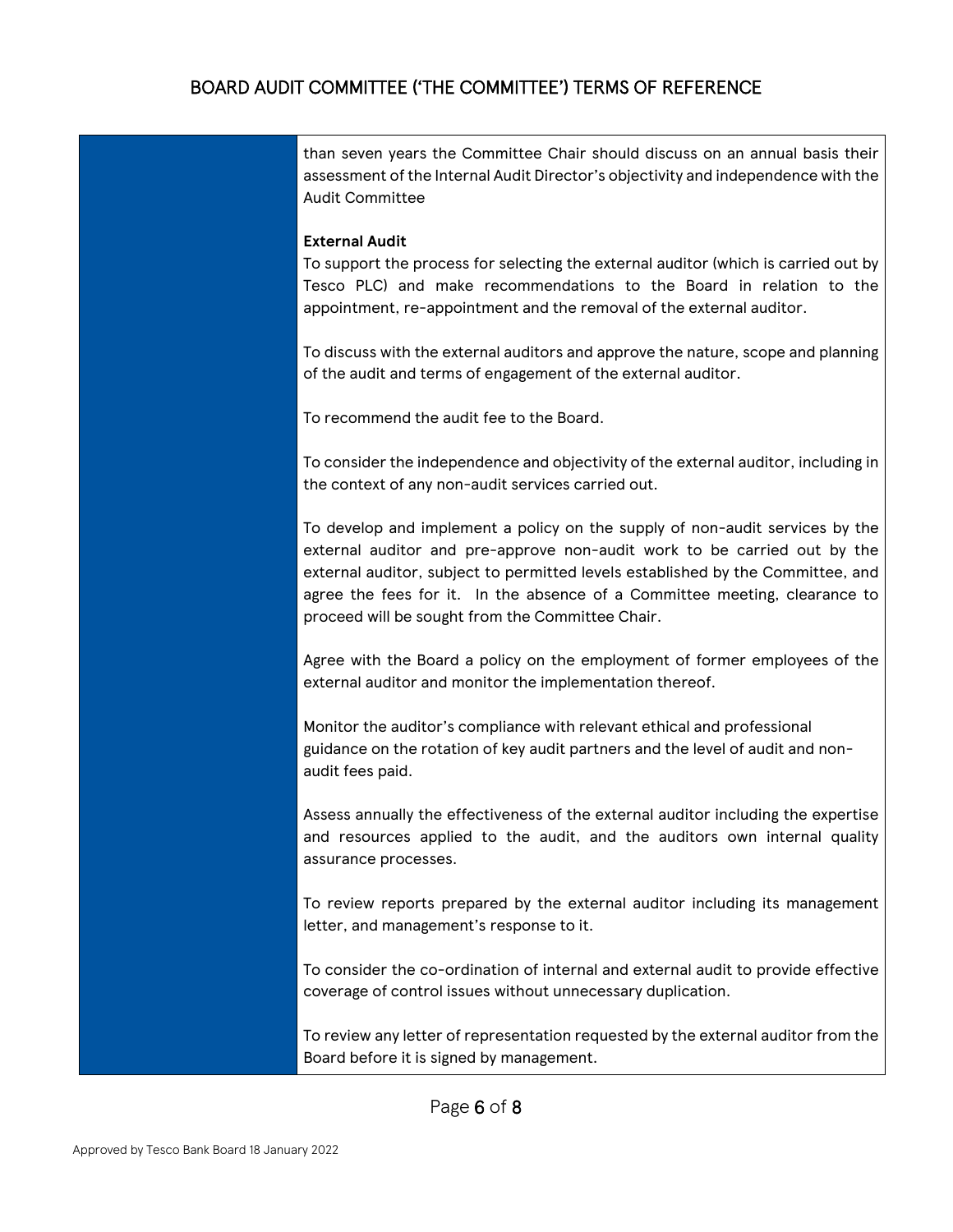|                             | To review any findings of the audit with the external auditor, including but not<br>limited to:                                                                                                                                                                                                                                                      |
|-----------------------------|------------------------------------------------------------------------------------------------------------------------------------------------------------------------------------------------------------------------------------------------------------------------------------------------------------------------------------------------------|
|                             | Quality and effectiveness of financial reporting process.<br>٠<br>Any major issues which arose during the audit.<br>$\bullet$<br>Any accounting and audit judgements.<br>$\bullet$<br>Level of errors identified during the audit.<br>٠<br>View of interaction with management.<br>٠<br>View of explanation of how risks to audit quality addressed. |
|                             | <b>Business Continuity</b>                                                                                                                                                                                                                                                                                                                           |
|                             | To review the Company's plans for business continuity.                                                                                                                                                                                                                                                                                               |
|                             | <b>Risk Assurance</b>                                                                                                                                                                                                                                                                                                                                |
|                             | To approve the annual plan of Risk Assurance activity within the Group and to<br>review the Risk Assurance Report.                                                                                                                                                                                                                                   |
|                             | To receive and review reports, findings and recommendations from Risk,<br>review/consider the adequacy of any follow up action and any relevant<br>investigation work carried out by or on behalf of Risk.                                                                                                                                           |
|                             | To review and monitor management's response to findings and recommendations<br>following investigations carried out by Risk.                                                                                                                                                                                                                         |
| <b>Committee Governance</b> | <b>Effectiveness review</b><br>Annually the Committee shall review its own effectiveness, Terms of Reference<br>and training requirements, and recommend to the Board any changes it considers<br>necessary.                                                                                                                                         |
|                             | <b>Reporting Procedures</b><br>Minutes of Committee meetings shall be circulated promptly to all members of<br>the Committee and, once agreed, to all members of the Board unless in the<br>opinion of the Chair of the Committee it would be inappropriate to do so.                                                                                |
|                             | The Chair of the Committee shall give a verbal report at the following Board<br>meeting.                                                                                                                                                                                                                                                             |
|                             | At least once each year report(s) shall be submitted to the Tesco PLC Audit<br>Committee in respect of the Company's financial results, internal systems and<br>controls and audit processes and regulatory compliance.                                                                                                                              |
|                             | The Committee Chair will attend Tesco PLC Audit Committee meetings to the                                                                                                                                                                                                                                                                            |